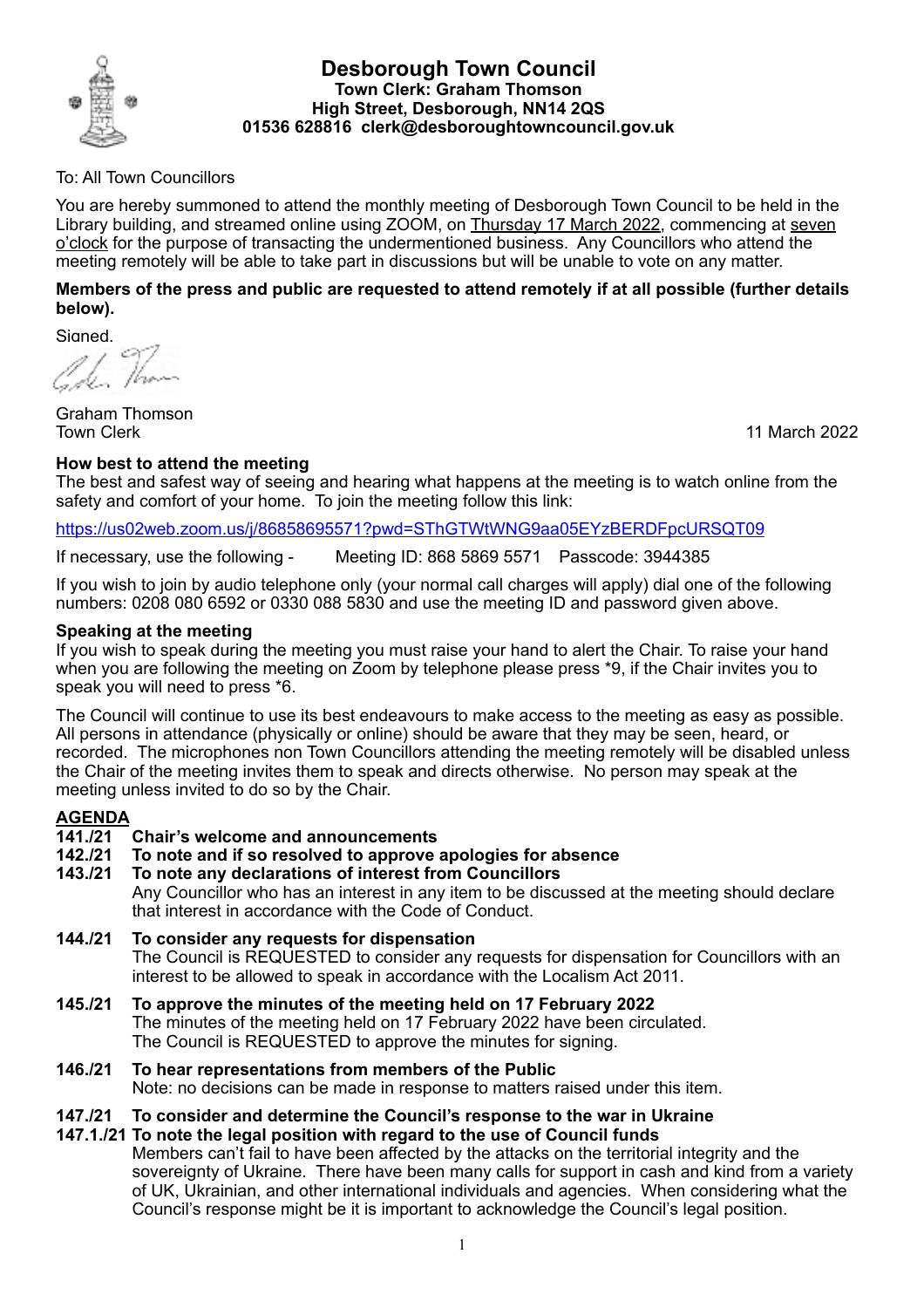There may well be suggestions that the Council should give money to support the people of Ukraine. Local authorities are creatures of statute. Their rôle is defined in numerous different Acts of Parliament and Councils are unable to act unless given the power to do so by legislation. It is not the case that we can do things unless they are barred: Parliament must have actively created a law to allow us to act. The most relevant piece of legislation is Section 137 of the Local Government Act 1972. Subsequent legislation specifically retained S137(3). S137(3) of that Act says local Councils can make donations only to a charity in furtherance of its work in the United Kingdom. So for example the Council would be able to donate to a charity assisting refugees once they get to the UK but not before. Equally, S137(1) prevents giving money to individuals requiring that any grant "…is in the interests of, and will bring direct benefit to, their area or any part of it or all or some of its inhabitants…" which must be proportionate to the population. The Council's internal auditor has confirmed that "If residents and electors want to give money to an international appeal, they are welcome to. It is not the place of Parish Councils to send precepted funds abroad."

However, there is nothing stopping any Councillor or member of the public from giving money or practical aid to any of the various charities or the [Disasters Emergency Committee.](https://www.dec.org.uk/appeal/ukraine-humanitarian-appeal)

The Council is REQUESTED to:-

- a) note the legal position; and,
- b) ask members of the public who wish to give, to support the [Disasters Emergency](https://www.dec.org.uk/appeal/ukraine-humanitarian-appeal)  [Committee](https://www.dec.org.uk/appeal/ukraine-humanitarian-appeal) appeal.

#### **147.2./21 To consider endorsing a statement from the political leadership of the Council of European Municipalities and Regions (CEMR)**

The National Association of Local Councils (NALC) has joined the Local Government Association (LGA) in endorsing a statement from the political leadership of the Council of European Municipalities and Regions (CEMR), which strongly condemns the multiple attacks and violations of the territorial integrity and sovereignty of Ukraine. CEMR's statement was published on 24 February 2022 and strongly condemns the multiple attacks and violations of the territorial integrity and sovereignty of Ukraine. The statement also expresses full support and solidarity to the Ukrainian people and their peers in local and regional government.

NALC has joined the LGA in supporting CEMR's call on local and regional governments throughout Europe to [endorse the statement,](https://docs.google.com/forms/d/e/1FAIpQLSdsMU6TtDJUM9JiOvBo29LHV_kHVIIuhbj8vmlw34loTatUdQ/viewform) which any councillor may sign. The full statement says:

"European local and regional governments strongly support their peers in Ukraine.

"We, local and regional leaders across Europe, strongly condemn the multiple attacks and violations of the territorial integrity and sovereignty of Ukraine. We express our full support and solidarity to the Ukrainian people and our peers in local and regional government. We will not accept that our European values and integrity be attacked again by the Russian Federation after the violation of Georgian territories by Russia in 2008. We are firmly opposed to the dismemberment of a free and democratic state in Europe.

"The escalation of violence, repeated bombings and attacks on Ukrainian cities and territories are a serious threat to the preservation of peace and democracy across Europe. We call on the Federation of Russia to cease its attack, to leave the national territory of Ukraine, to respect all international treaties and fundamental principles of international law and to recognise the full sovereignty of Ukraine over all its territories, including Donbas and Crimea.

"Firmly convinced of local democracy and city diplomacy, based on the values of peace that unite our municipalities across Europe since 1951, we stand by the Ukrainian municipalities, cities, hromadas, districts, raions and their representative associations. They are in the front line to protect the population and provide basic services to offer them good quality living conditions and daily survival. The destruction of infrastructure by the belligerents jeopardises the efficient and safe maintenance of basic public services provided by Ukrainian local and regional governments to their citizens.

"As European local and regional governments, representing 60 national associations across 40 European countries, including Ukraine, we will continue to work to support them in their efforts. Not only are we ready to support our peers in the country with the materials and expertise they may need in the days and weeks to come. Municipalities and regions will probably have to face soon the human consequences of such a tragedy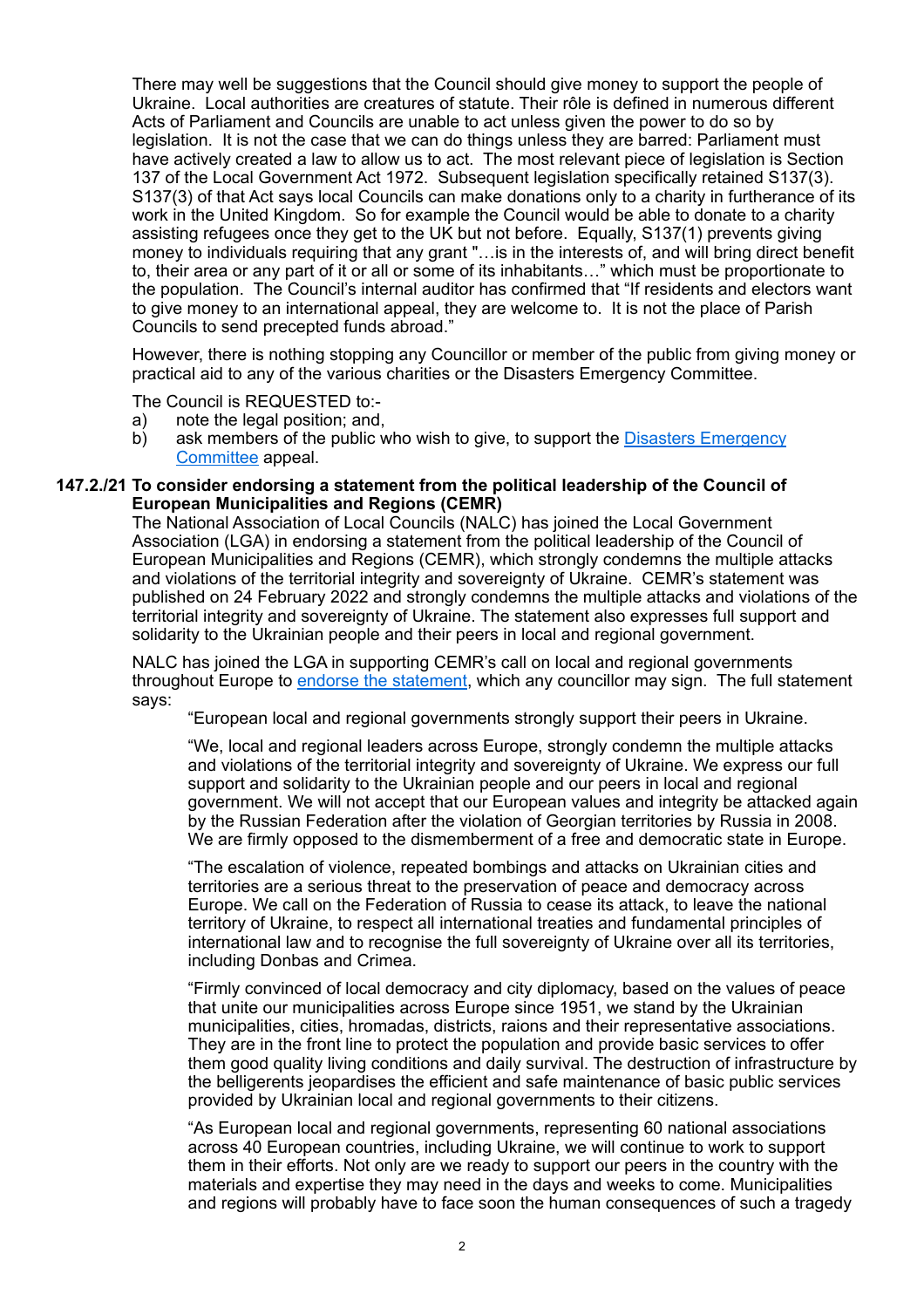for Europe, probably resulting in a flow of humanitarian refugees. Coordination with our national governments will be essential."

The Council is REQUESTED to consider endorsing the statement by CEMR.

# **148./21 To consider flag flying in the town**

The Council owns a large number of flags and flagpoles. Most of these were purchased by the Town Council in 2011 (using a grant from the Town Centre Partnership) and they are owned and insured by the Town Council. The flags include national flags of France and Belgium as well as the Commonwealth flag, and the flags of the Saints of the home nations. Although the flags and poles are owned by the Town Council, the Town Centre Partnership currently pays for the flags to be put up and taken down, with the exception of flying the Commonwealth Flag which the Town Council is expected to pay for.

There are other celebrations throughout the year which are not marked with flags, including this year the Queen's Jubilee. It has recently been suggested that the Council considers flying the national flag of Ukraine. New flags would cost in the order of £35 per flag and the cost of displaying flags in accordance with relevant health and safety regulations is to be determined.

The Council is REQUESTED to consider if it wishes other flags to be flown and if so decided to approve the purchase of flags and the engagement of appropriate contractors to put up and take down the flags.

## **149./21 To consider any update on the North Northamptonshire Council's proposals in relation to the Lawrence Factory Site**

The Council is REQUESTED to consider any update received.

## **150./21 To discuss the Desborough Conservation Area**

In 2007, the then Kettering Borough Council pursued the creation of a conservation area in Desborough (the area appraisal is on the Town Council's website [here](https://desboroughtowncouncil.gov.uk/wp-content/uploads/2022/03/Desborough-Conservation-Area-2007.pdf) or follow these links: Desborough Town Council > Documents > Neighbourhood Plan > Desborough Conservation Area (2007)). The document describes the conservation area thus:

"Although the former boot and Shoe factory site to the west and related residential area to the east form the majority of the conservation area, the conservation area also encloses the properties of Station Road (now the towns main shopping street), including the Station House, as well as a section of the remaining historic core of the town to the south of the conservation area in the High Street."

"The bulk of the conservation area is made up of workers' housing. These houses are characterised by their grouping in terraced rows along New Street, Mansefield Close and Burghley Close and along the southern side of Gladstone Street. The houses are tightly spaced creating a high density, late Victorian domestic townscape."

The Council is REQUESTED to consider the matter.

# **151./21 To receive any reports from community groups and representatives**

Note: no decisions can be made in response to matters raised under this item.

**152./21 To consider and advance the town's preparations to mark the Queen's Platinum Jubilee** Pursuant to the decision at the last meeting that a public celebration be held in the Dunkirk Avenue Recreation ground on Saturday 4 June 2022 an application has been made to NNC for permission to use the site. Information has also been submitted to the Police in accordance with the requirements of NNC. It is important that the Council agrees at an early stage details such as the timings, types of entertainment, types of any stalls, charges, security, stewarding, and so on.

The Council is REQUESTED to consider the matter.

### **153./21 To consider proposals for a street market**

The Council is REQUESTED to consider any updated suggestions.

# **154./21 To determine any changes to policy documents**

The Council's various policies and procedures set out on the Council's website are reviewed regularly. A review of the Standing Orders and the Financial Regulations is underway and a review of the Council's Social Media policy has been undertaken.

The Council is REQUESTED to notify the Town Clerk of any suggested alterations to any current constitutional or policy document and to consider the draft Social Media policy circulated separately to Councillors.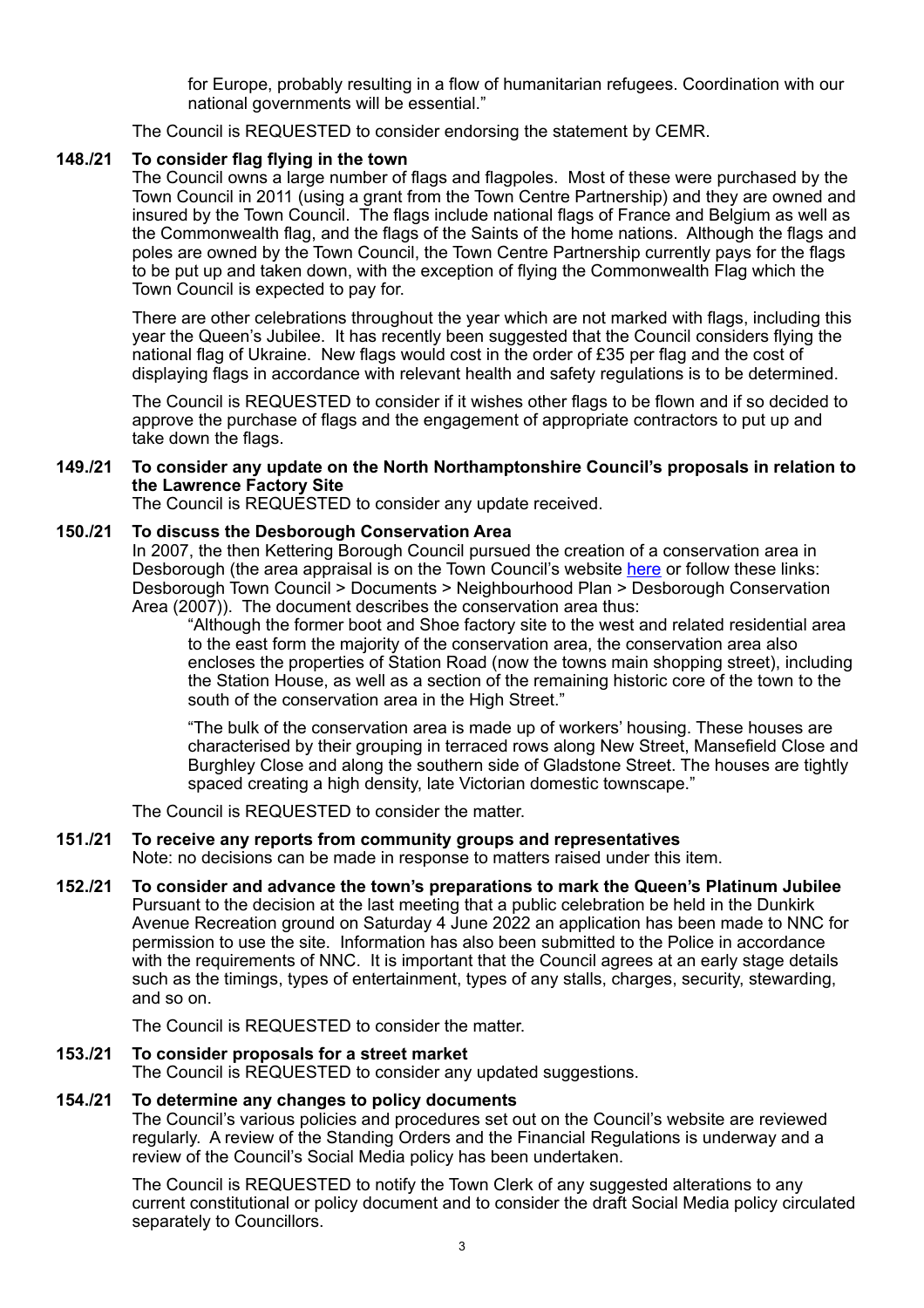# **155./21 To consider attendance at NNC's Strategic Town & Parish Forum**

The Council has been advised that the Unitary Council will be holding a Strategic Town & Parish Forum via Zoom on Tuesday 13 September commencing at 7.00pm. An agenda and any accompanying papers will be circulated nearer the time. The Council is REQUESTED to consider if attendance is deemed appropriate and if so to determine representation.

### **156./21 To consider the replacement of the Council's printer**

The Council's main printer has developed a fault and is uneconomical to repair. Although the Council's printing has drastically reduced in line with the Council's intentions to reduce its environmental impact it is still necessary to have a printer / scanner / copier capable of reasonable print runs. Following investigations into current and planned usage and the various types of machine available it is RECOMMENDED that the Council approve the purchase of an Epson WorkforcePro 4745 multifunction machine together with an initial supply of ink cartridges and the removal of the old Brother machine at a cost of £279.94 plus VAT.

## **157./21 To consider installation of power points in the town**

It has previously been suggested that the Council fund the installation and operation of power points around the town centre with a view to them being used for market stalls street entertainment, and the cost of electricity used be recharged to the user. Initial investigations have revealed that the cost of the type of pop-up or bollard itself would be about £3,000 (plus VAT). Each would need to be installed (involving excavation to a depth of at least one metre depending on the specific design) at additional cost, and would also need the electricity cabling to supply the power point. It would also be necessary to secure permission from the highway authority or landowner and a formal legal deed executed.

It is estimated that the total cost per power point would be in the order of £5,000 plus VAT and in view of the high cost per power point the Council's views are sought.

#### **158./21 To consider solar power for the TVAS speed signs**

The Council owns three vehicle activated speed signs (the white signs). The signs are not new and some problems have been encountered with the signs not producing data, although they generally do display the speeds of passing motorists. The signs are each powered by two lead acid batteries which are charged in the office and changed regularly. It is now possible to replace these batteries with solar powered units which would remove almost entirely the need for mains electricity to charge the batteries (except in a particularly dark winter) and would reduce greatly the risks inherent with batteries being changed at height from a ladder. The cost of introducing solar power would be in the order of £500 per sign.

The Council is REQUESTED to consider whether or not to change the signs to solar power as outlined and if so determined to adjust the budget for 2022/23 accordingly.

#### **159./21 Proposed one-way system and parking restrictions Gladstone Street / Nichols Street** Northamptonshire Highways has informed the Council that details of the programme dates for the works have been received from the Engineering Team. Changes have been made to the proposed design following consultation and will have been communicated to affected parties by the week ending 25/3/22 when outstanding objections will have been responded to.

A trial was undertaken, with the kind assistance of Desborough Fire and Rescue, with regard to the turning circle of an appliance exiting right from Nichols Street into Gladstone Road and this confirmed that the proposed parking restrictions in the vicinity of No. 48 / 50 Gladstone Road are required to maintain access for larger vehicles. Slight adjustments to road marking layouts are being made to help accommodate the other two comments received from residents.

Subject to changes required by the Road Safety Audit and following statutory consultation, the next phases are as follows (dates are approximate):-

Week ending 08/04/2022 Stage 1-2 Road Safety Audit (RSA) to be carried out on slightly revised design

Week ending 15/04/2022 TRO application submitted for statutory consultation and processing following receipt of RSA (4 weeks required plus time to deal with any further objections arising)

Week ending 15/04/2022 Final target cost received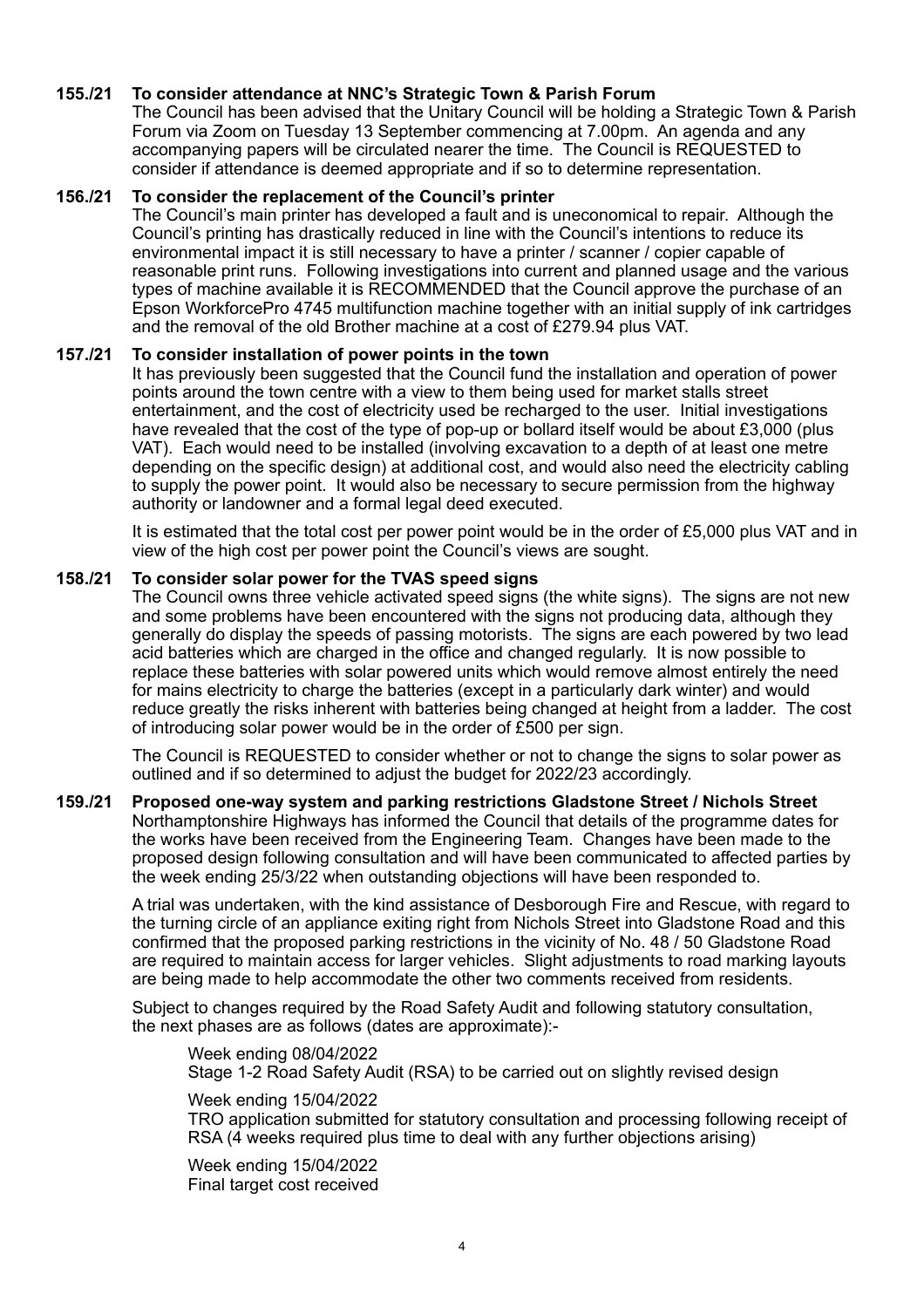Week ending 08/07/2022 On site construction date commencement (approximately 2 weeks)

The Council has previously approved the payment of interim costs of up to £9,660 to fund the Traffic Regulation Orders and Parking Restriction Revision. The most recent best estimated cost of the whole scheme was £94,754 (the initial expenditure outlined above was expected to fall within the 2021/22 financial year) and the 2022/23 budget has a provision of £87,000 for the remaining works.

Once the final estimated cost of the scheme is received the Council will be asked to approve the scheme as a whole and the expenditure (in accordance with the Local Government and Rating Act 1997 s30, Highways Act 1980 S274A, and the Local Government Act 1972 s101).

The Council is RECOMMENDED to approve the report.

## **160./21 To receive and note the Planning and Licensing Report** The Council is REQUESTED to consider making comment on any planning or licensing matter set out in Appendix A (any other applications notified before the meeting will be added to the list).

# **161./21 Finance matters**

## **161.1./21 To approve the finance report**

The Council is RECOMMENDED to note the information and approve the report (Appendix B).

**161.2./21 To consider and if so resolved to approve accounts for payment and note payments made** The report set out at Appendix C details those invoices and payments for payment, those authorised in accordance with the scheme of delegation, and those where payment is by continuous authority. Details in the report may be updated before the meeting as information is received. The Council is RECOMMENDED to approve payments.

 $\_$  , and the set of the set of the set of the set of the set of the set of the set of the set of the set of the set of the set of the set of the set of the set of the set of the set of the set of the set of the set of th

## **161.3./21 To consider and if so resolved to approve a debit card from Unity Bank**

The report of the internal auditor in summer last year recommended the Council to consider using a Council debit or charge card for purchases where it is not possible to pay by invoice and bank transfer. In the current financial year, the cost of such purchases has been about £250 which is paid out of a personal account and reclaimed from Council funds. The Council is RECOMMENDED to authorise the Responsible Finance Officer to obtain a card from Unity Bank (the Council's bank) for use where paying on invoice by bank transfer is not possible.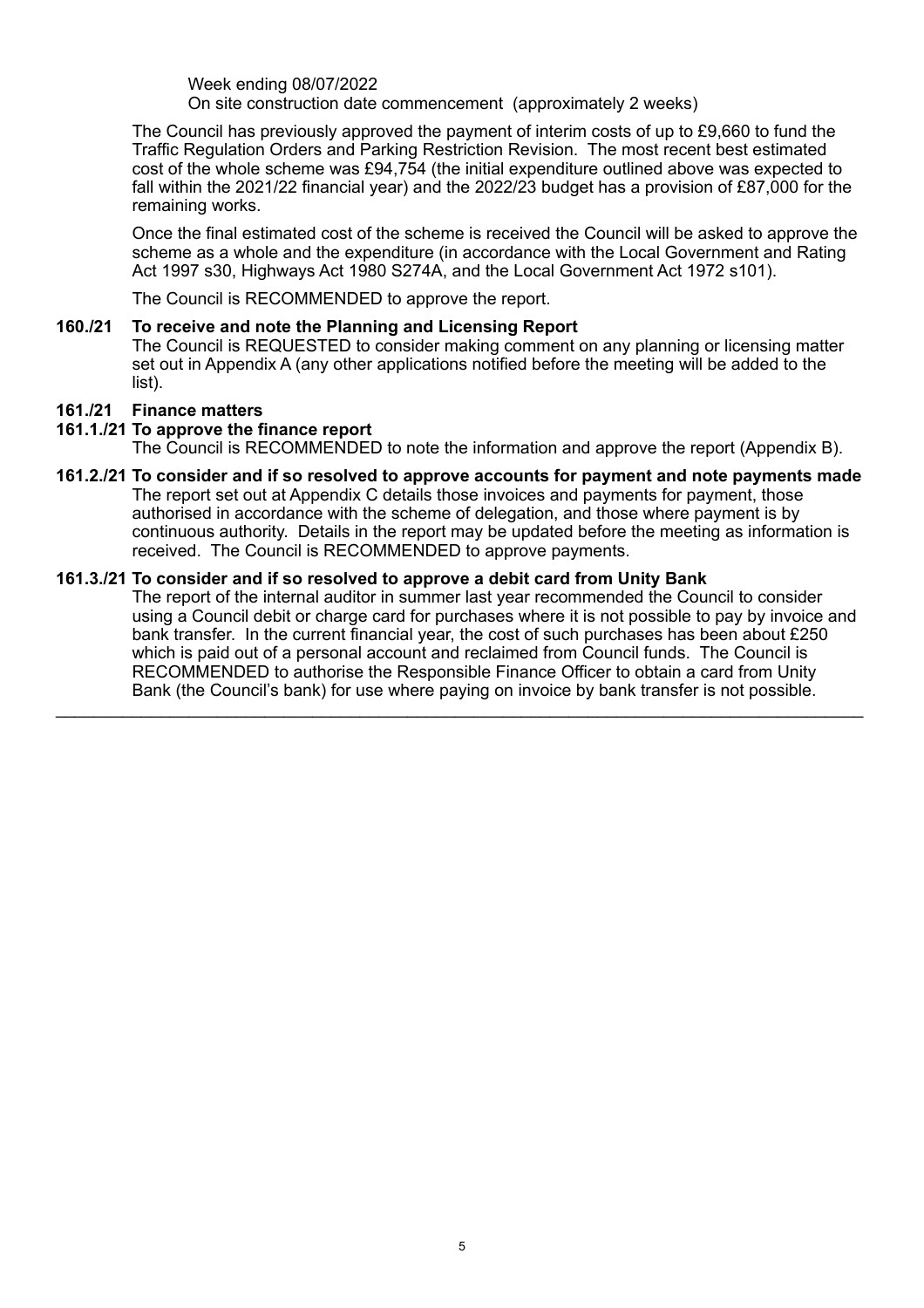### **Desborough Town Council 17 March 2022**

### **The Planning and Licensing Report**

Click the underlined text to go to details of the application on the Planning Portal of North Northamptonshire Council (link is outside the Town Council's control).

# **A. Planning matters**

#### [NK/2022/0103](https://www.kettering.gov.uk/planningApplication/131677)

Location: 85 Braybrooke Road (land adj.), Desborough Proposed development: 1 no. dwelling

#### [NK/2022/0111](https://www.kettering.gov.uk/planningApplication/131678)

Location: 1 Eyam Close, Desborough Proposed development: Single storey rear extension

#### [NK/2022/0065](https://www.kettering.gov.uk/planningApplication/131661)

Location: Cheaney Factory Shop, 2 Rushton Road, Desborough Proposed development: Single storey side extension, remove front timber porch and associated works

#### [NK/2022/0086](https://www.kettering.gov.uk/planningApplication/131700)

Location: 43 Roman Way, Desborough Proposed development: Erection of wooden pod in rear garden for dog grooming and change of use of site

### [NK/2022/0092](https://www.kettering.gov.uk/planningApplication/131691)

Location: 73 Harrington Road,, Desborough Proposed development: Change of Use from school caretakers residential bungalow to meeting/ training facility for Loatlands Primary School

#### [NK/2022/0114](https://www.kettering.gov.uk/planningApplication/131692)

Location: Willowbrook Stud Farm, Rushton Road,, Desborough Proposed development: Demolition of two equestrian buildings and the provision of a new private driveway

## [NK/2022/0148](https://www.kettering.gov.uk/planningApplication/131714)

Location: 24 Headlands, Desborough Proposed development: Single storey rear extension with render and associated works

### NK/2021/0321

Location: Gaultney Farm (land at), Pipewell Road, Desborough Approval of Reserved Matters: All details in respect of [KET/2018/0623](https://www.kettering.gov.uk/planningApplication/128165) for residential development of up to 70 dwellings

 $\_$  ,  $\_$  ,  $\_$  ,  $\_$  ,  $\_$  ,  $\_$  ,  $\_$  ,  $\_$  ,  $\_$  ,  $\_$  ,  $\_$  ,  $\_$  ,  $\_$  ,  $\_$  ,  $\_$  ,  $\_$  ,  $\_$  ,  $\_$  ,  $\_$  ,  $\_$  ,  $\_$  ,  $\_$  ,  $\_$  ,  $\_$  ,  $\_$  ,  $\_$  ,  $\_$  ,  $\_$  ,  $\_$  ,  $\_$  ,  $\_$  ,  $\_$  ,  $\_$  ,  $\_$  ,  $\_$  ,  $\_$  ,  $\_$  ,

# **B. Licensing applications**

#### [22/00204/LAPNEW](https://lipublicaccess.east-northamptonshire.gov.uk/online-licensing/licencingApplicationDetails.do?activeTab=summary&keyVal=R7G4D2GO0E300)

Location: Desborough Library High Street, Desborough Type: New, Premises Licence

# **Desborough Town Council 17 March 2022**

**Appendix B**

#### **Finance Report**

| <b>Monthly Bank Reconciliation</b> |                            | 28/02/2022  |
|------------------------------------|----------------------------|-------------|
| <b>Unity Trust Bank Current</b>    |                            | £16,439.93  |
| Unity Trust Bank Saver             |                            | £100.01     |
| CCLA Public Sector Deposit Fund    | Dividend reinvested £38.01 | £270,589.66 |
| <b>Reconciled Balance</b>          |                            | £287,129.60 |
|                                    |                            |             |